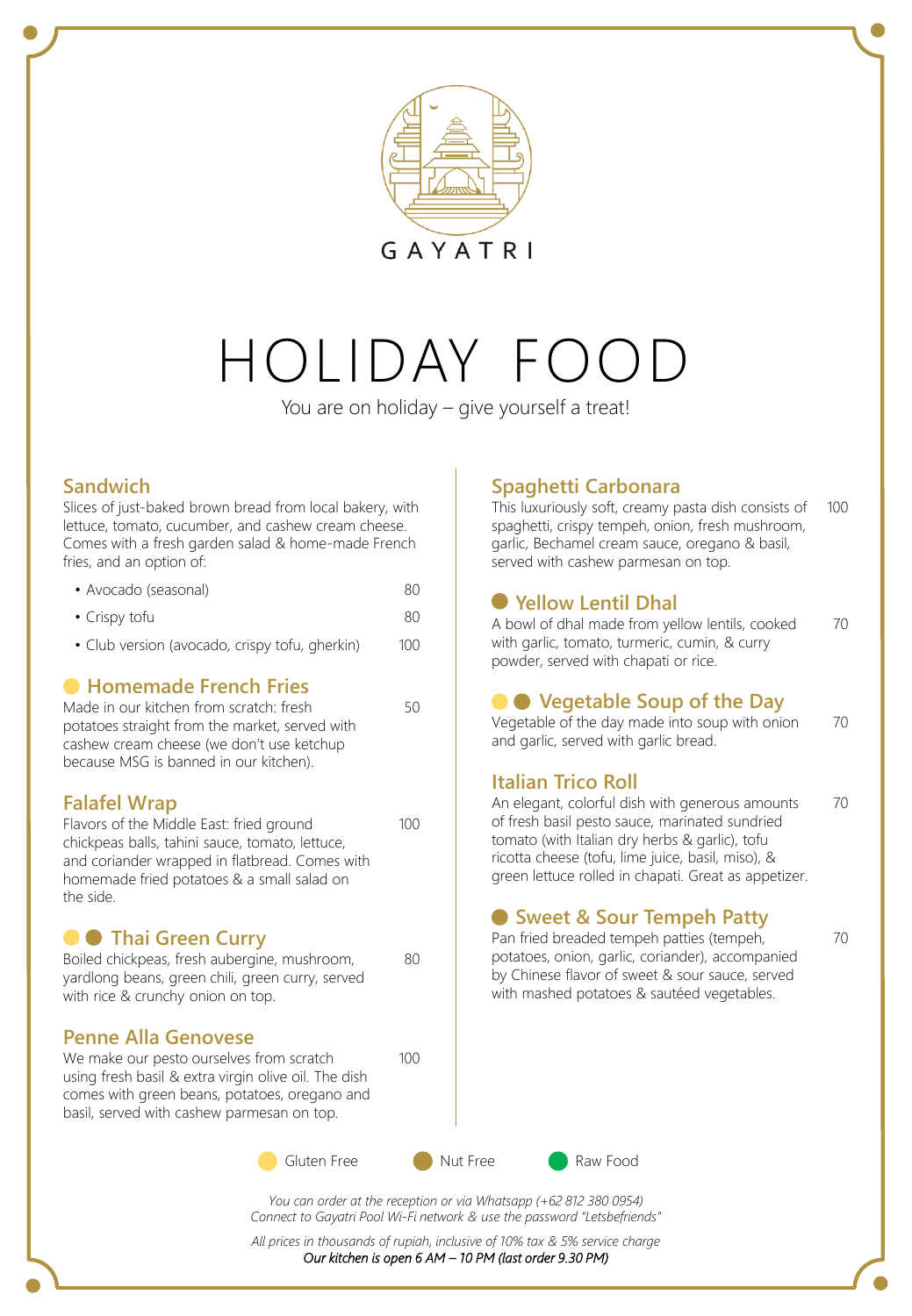

# INDONESIA INSPIRED

Our original twist of the ten best local dishes

70

70

90

70

 $60$ 

# **Grandma's Fried Rice**

Fried rice with freshly mixed red paste (tomato, red chilies, onion, garlic), green leaves, cabbage, and tempeh, served with crunchy onion & pickles on the side. (Nasi Goreng)

### **Balinese Fried Noddles**

Balinese fried noodles with tempeh, green leaves straight from the market, cabbage, leek, carrot, & freshly mixed red paste, served with crackers & pickles on the side. (Mie Goreng)

### **Exotic Balinese Tasting Platter**

Assortments of tofu in coconut curry, vegetable patties, yardlong beans sautéed in garlic, crispy sweet chili tempeh, all around white rice with vegetable crackers on the side. (Nasi Campur)

#### **Veggies in Sweet & Spicy Peanut Sauce**

Healthy plate of steamed cabbage, green leaves, carrot, yardlong beans, & bean sprouts, lightly fried tempeh and tofu, served with sweet and spicy peanut sauce & crackers. (Gado-gado)

## **Sweet & Sour Spring Rolls**

Delicious crispy rolls of cabbage, carrot, beansprouts & tofu, served with fresh local salad and sweet & sour sauce. (Lumpia)

# **Spicy Noodle Soup**

Soft noodles in a distinctly Balinese spicy soup mixed with tofu, green leaves, cabbage, leek & carrot, complemented with crunchy onion on top. (Mie Kuah)

60

70

60

# **O** Oriental Vegetable Stir Fry

Fresh cabbage, green leaves, leek, carrot, onion, soy sauce, celery, and fried tofu, served with white rice & crunchy onion on top. (Cap Cay)

## **Black Rice Pudding**

Rich black rice pudding with palm sugar, served hot with banana slices & coconut milk poured on top. (Bubur Ketan Hitam) 60

### **Nature's Green Crepe Roll**

We use spinach leaves grown on-site to give a natural bright green color to this crepe roll, with coconut & palm sugar filling. Served with a ball of chocolate ice cream. (Dadar Gulung)

## **Sizzling Banana Fritters**

Fresh local bananas coated in rice flour, fried, and topped with coconut & palm sugar, served with a ball of chocolate ice cream – an upmarket version of a local favorite. (Pisang Goreng) 60



*You can order at the reception or via Whatsapp (+62 812 380 0954) Connect to Gayatri Pool Wi-Fi network & use the password "Letsbefriends"*

*All prices in thousands of rupiah, inclusive of 10% tax & 5% service charge Our kitchen is open 6 AM – 10 PM (last order 9.30 PM)*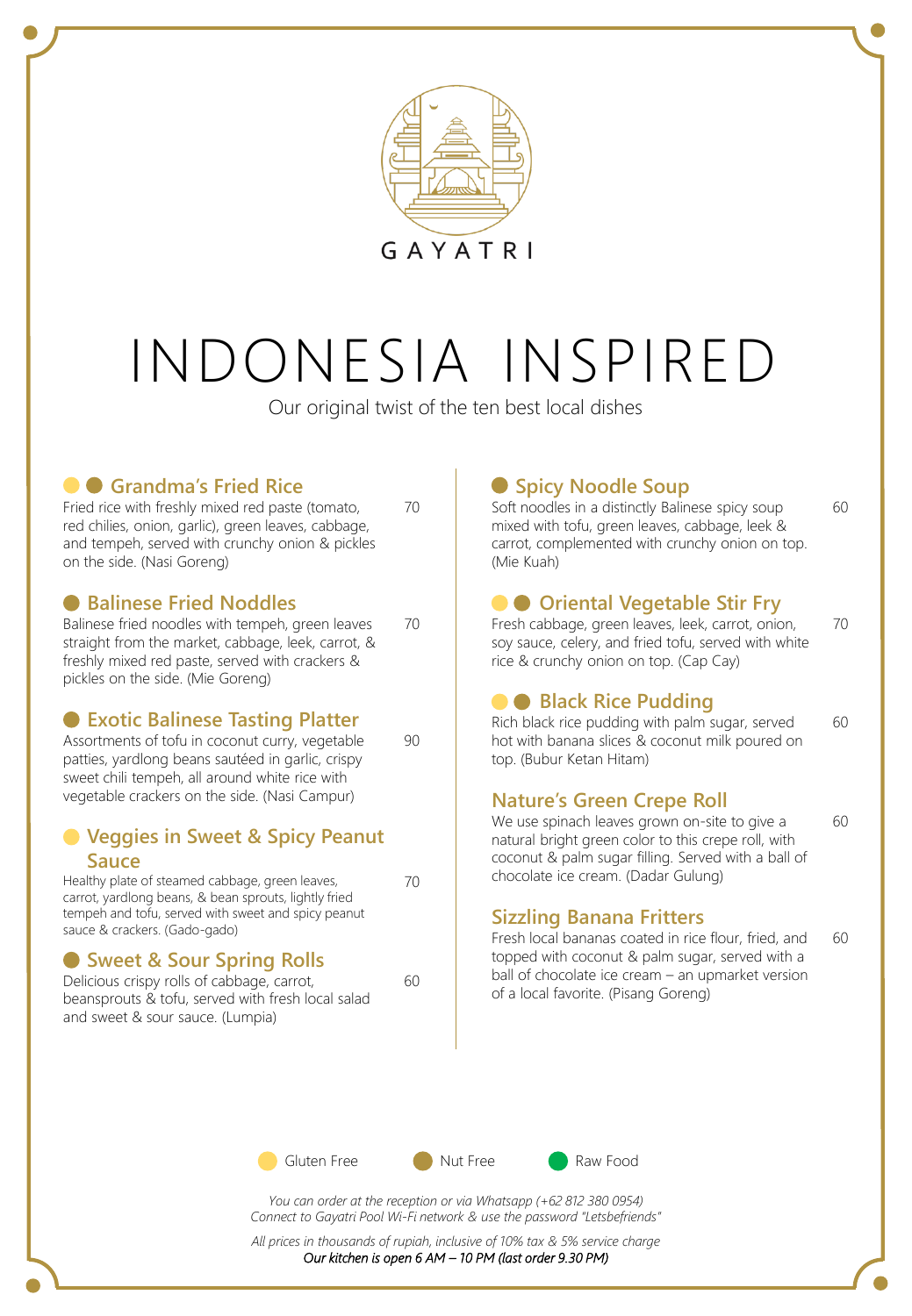

# HEALTHY HEALING

Our selection of raw foods full of nutrients & flavors to set your senses tingling

70

70

70

70

## **C**  $\bullet$  **Dragonfruit Smoothie Bowl**

The dish to brighten your day, with bright purple hues of dragon fruit & the flavors! Includes banana, strawberry, almond milk, & a hint of lemon; topped with slices of fresh fruits, chia & pumpkin seeds, & oats.

### **You've Gotta Be Nuts Porridge**

The ideal protein & energy boost! Soaked almonds & cashews, dates, oats, cinnamon, & almond milk made into a porridge & slices of fresh mango on top.

## **Chia Porridge**

A bowl of soft sweet loveliness made of nut milk, chia seed, vanilla extract, date, & salt. 70

#### **Sea-Sar Salad**

Full of taste & creamy texture, this salad consists of lettuce, tomato, avocado, capers, olive oil, cashew nut parmesan, & a killer dressing (tahini, lemon juice, cashew, miso & dates).

### **C Red Green Tacos**

Fresh taste of Mexico brought to Bali! Lettuce, cucumber, carrot, cabbage, red & green capsicum, bean sprouts, long bean, leek, walnut served with fresh homemade raw marinara sauce & cashew chipotle cream.

# **Rock Nori Roll**

Nori (seaweed) rolls filled with spinach, avocado, cucumber, carrot, & spiced cauliflower. 50

## **Creamy Mushroom Curry**

Fresh vegetables, mushrooms, & raisins combine in this dish with an India-inspired, rich & creamy raw cashew curry. Served with a cauliflowerbased creation playing the role of rice.

## **• Fresh Garden Salad**

Sometimes simple is best! Fresh lettuce, tomato, cucumber, peppers (red, green, yellow), grated carrot, avocado, black olives. Served with balsamic dressing. 70

### **• Fudge with Chocolate Ice Cream**

You won't believe it's raw fudge made from almond, cashew, date, vanilla extract, & melted cacao butter with chocolate ice cream!

### **Clove Cheese Cake**

70

70

70

Luxurious sweet flavor with a hint of the Orient – cashew, coconut, dates, vanilla, cinnamon, clove, lecithin & salt in cheesecake form. For those who want a bit of classic elegance in a traditional Balinese setting.



*You can order at the reception or via Whatsapp (+62 812 380 0954) Connect to Gayatri Pool Wi-Fi network & use the password "Letsbefriends"*

*All prices in thousands of rupiah, inclusive of 10% tax & 5% service charge Our kitchen is open 6 AM – 10 PM (last order 9.30 PM)*